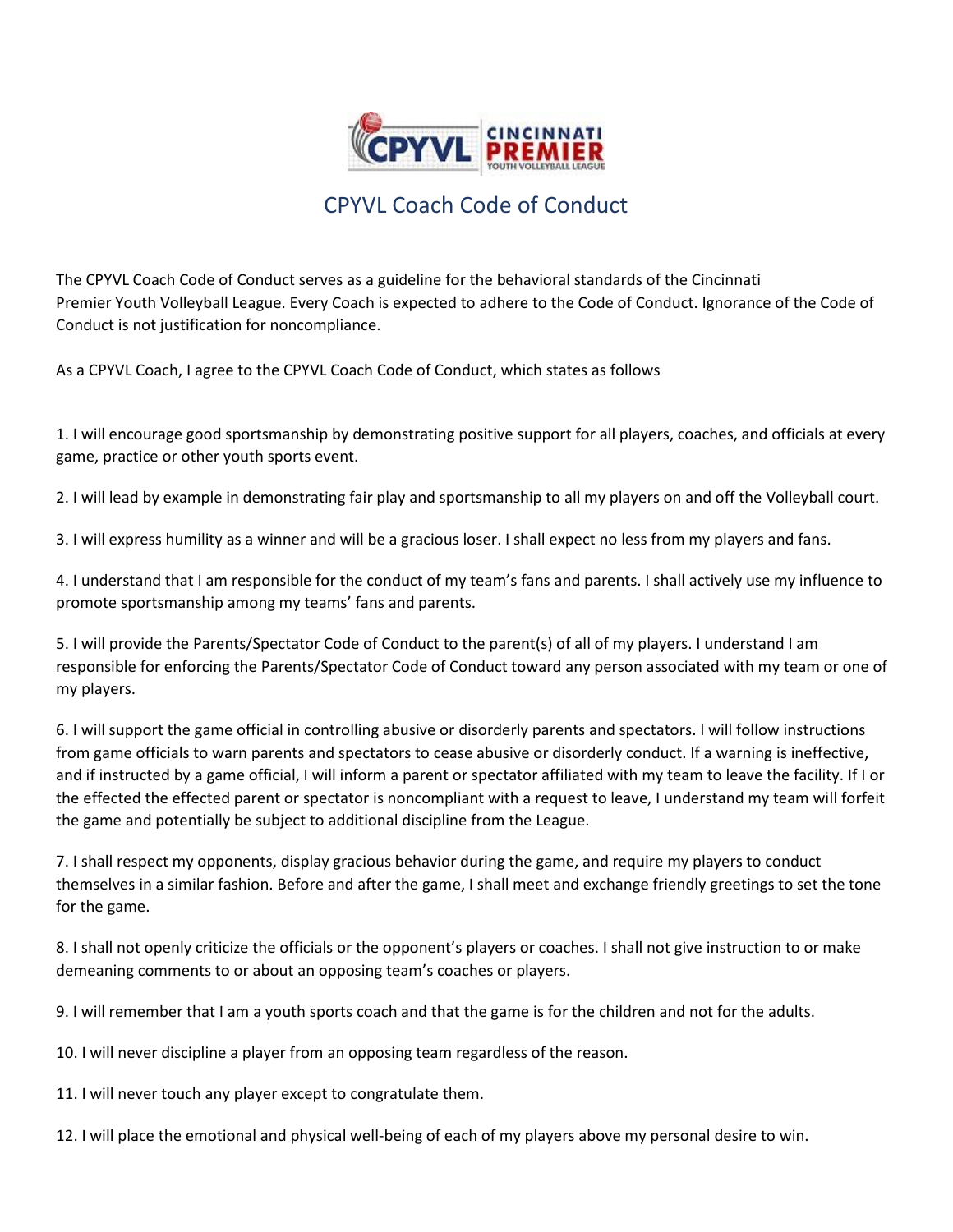13. I shall never place the value of winning above the value of instilling the highest desirable ideals of character.

14. I recognize the importance of the player's academic development and will promote the proper balance between athletic and academic activities.

15. I will teach my players in a positive, nurturing environment. I will not berate, intimidate, or bully my players into learning.

16. I will treat each player as an individual and expect age appropriate skills from all of my players.

17. I will comply with the league playing time requirements for on full set for all players in  $3^{rd}-8^{th}$  grade recreational divisions I will comply with my community's playing time requirements to the extent that they require more playing time.

18. I will insist that each player play in a safe and healthy environment.

19. I will properly educate players as to the importance of teamwork, effort, and good sportsmanship, and will provide players with the best education and instruction possible by continually working to improve my coaching skills.

20. I shall learn the rules that apply to the game, including league rules, and shall interpret those rules to my players.

21. I will direct my players at all times to play by the rules and to show respect for the other players, coaches, and officials. I shall not try to seek an advantage by circumventing the spirit or the letter of the rules, and I will not ignore or deliberately break any rules except where the violation of the rule is an accepted part of the game

22. I will not encourage nor allow my team to "run up" the score against an opponent. I will use tactics such as player substitution, as permitted under the minimum/maximum playing time restrictions of the league in order to keep the score differences within an acceptable range.

23. I shall take an active role in the prevention of drug, alcohol, and tobacco use by the players.

24. I shall not use or possess illegal drugs, alcohol, or tobacco, or be under the influence of any illegal drugs or alcohol, at any practice or game.

25. I will provide each parent with a complete season game and practice schedule. I will keep parents informed of all changes in the original schedule.

26. I will not intentionally or deliberately forfeit any games. I understand there are generally no makeups or rescheduled games for forfeited games. If I cannot make a game, I will have an assistant, parent or a responsible adult fill in for that particular game.

27. I will not allow a player who has not been assigned to my team or who is not eligible to play under league rules to play in any game.

28. During any game in which I am subject to a suspension, I will not attend the game or be on the premises of the game facility.

29. I will ensure that all my players shake hands with my opponent after the game.

30. I will never approach or speak to an official after the game for any reason.